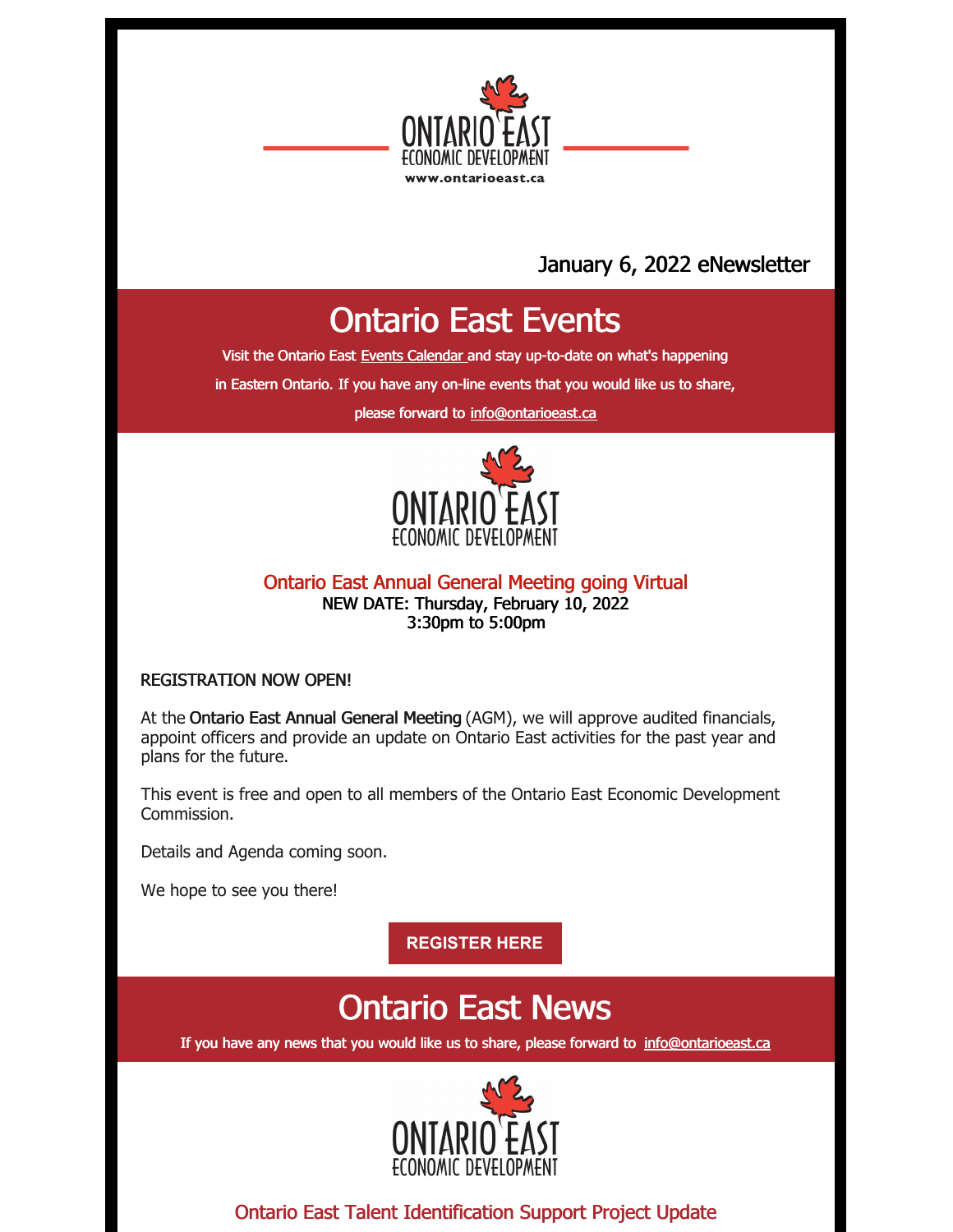#### (OE-TISP)

#### OE-TISP: Resources for Employers and JobSeekers in The Great Resignation

While we've read data that says The Great Resignation is affecting the USA more than Canada, our own eastern Ontario data shows that our workforce is experiencing COVID Fatigue.

Here are some resources to help.

Use your newsletters and social media to [remindemployers](https://t.sidekickopen01.com/s3t/c/5/f18dQhb0S7kv8c82szVf5rhG59hl3kW7_k2842PyJyGW7wzN4k2Qx-dHW2Swb-n2bzNMtf46JSFc01?te=W3R5hFj4cm2zwW3CbHnh1JDwy2W3zgDbB3K1M16W1JxvHB41RjcFW1GHbGN49S89KW3_SNwq1GJ1-dW4cfLwz4cfKPkW3ZZpfG3ZWVFfW1GHCPC3K96qzW3S-pXv1GFyG10&si=5457739056414720&pi=9eefef34-8b35-4c8c-82e3-7b55a3fc8328) that hiring is a lot like sales now, and tell job [seekers](https://t.sidekickopen01.com/s3t/c/5/f18dQhb0S7kv8c82szVf5rhG59hl3kW7_k2842PyJyGW7wzN4k2Qx-dHW2Swb-n2bzNMtf46JSFc01?te=W3R5hFj4cm2zwW3CbHnh1JDwy2W3zgDbB3K1M16W1JxvHB3M7lmmW1GF-1K3T1jZmW4fM_3341S-WV0&si=5457739056414720&pi=9eefef34-8b35-4c8c-82e3-7b55a3fc8328) this is a great time to retrain for the jobof their dreams.



### St. Francis Herb Farm celebrates expansion to new 33,000 square foot plant

By Gerald Tracey, The Eganville Reader, November 16, 2021

Barry's Bay — Spirits were high and an atmosphere of optimism prevailed last week as the owners of St. Francis Herb Farm celebrated the official opening of a new 33,000 square foot plant that will see all production for the company's herbal remedies products moved from Combermere to Barry's Bay.

"It brings us all together," Paul Rivett-Carnac, president and CEO of the company, said. It brings the team together so we're going to be able to better communicate, collaborate, with space for meetings and space for manufacturing capabilities as well. New equipment is on the way to allow for the expansion of manufacturing."

St. Francis was a pioneer in Canadian natural herb products and now the company manufactures over 100 herbal health products. The company features organic herbs, craftsmanship and science all while focusing on producing high-quality products.

**READ [MORE](https://ontarioeast.ca/news/st-francis-herb-farm-celebrates-expansion-new-33000-square-foot-plant)**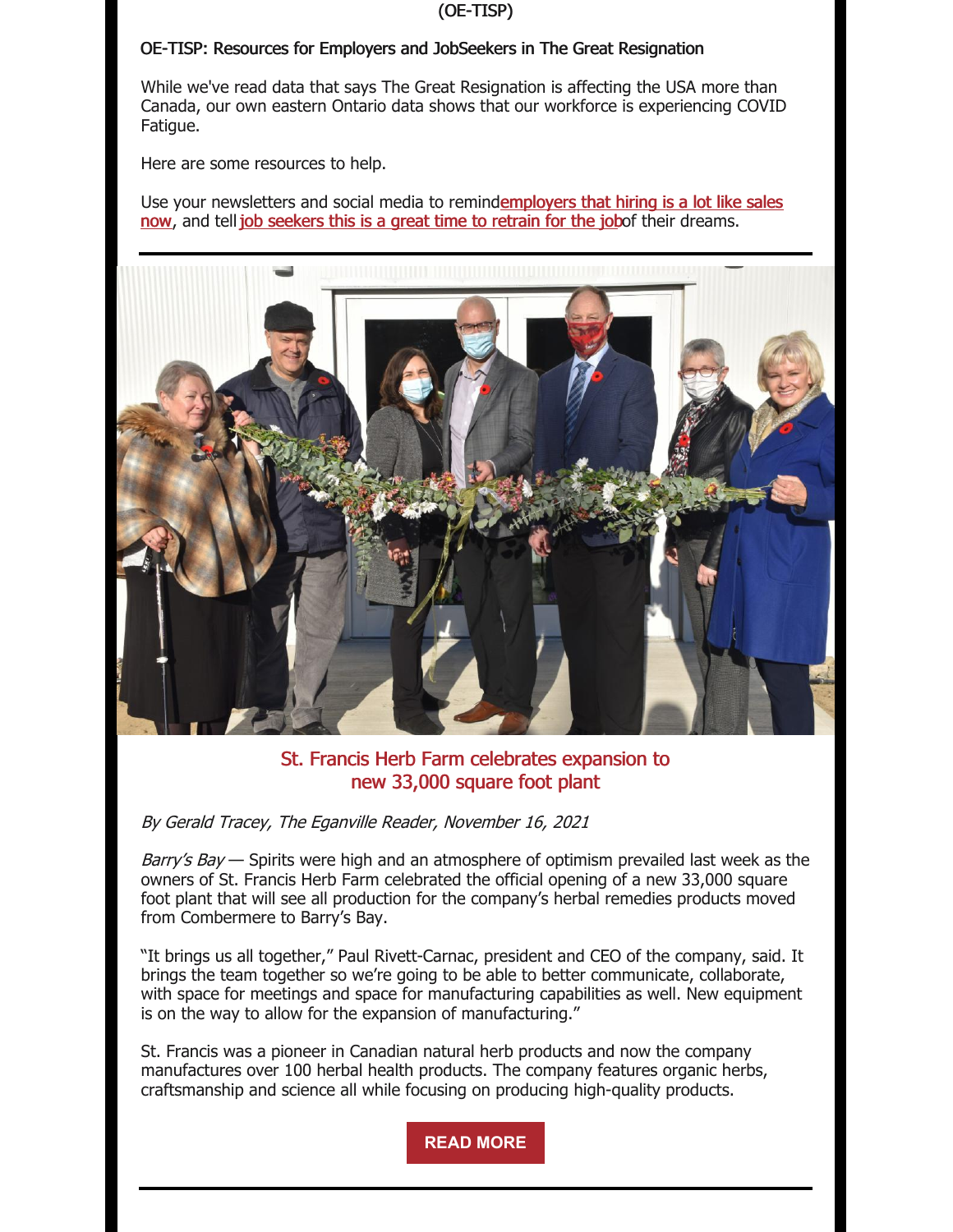

### One of Canada's largest nuclear research facilities being built in Chalk River

### Pembroke, ON, Canada / 104.9 Pembroke Today, Dec 21, 2021

One of the largest nuclear research facilities ever constructed in Canada, is being built in Chalk River. Deputy Vice President of Capital Projects at Canadian Nuclear Laboratories (CNL), Steven Innes, says they're excited for work to start next year on the Advanced Nuclear Materials Research Centre (ANMRC). As the largest single capital investment in the revitalization of the Chalk River campus, the ANMRC will be a 10,000 square metre research complex that will accommodate 240 employees and consolidate key capabilities from aging facilities that are scheduled for decommissioning.

Innes says ground preparation at the site has been taking place over the last year with excavation and foundation work to start in the spring or summer. When complete, the facility will be 10,000 square meters (108,000 square feet), with 240 employees. Innes says construction will take them into 2027.

## **READ [MORE](https://ontarioeast.ca/news/one-canada-s-largest-nuclear-research-facilities-being-built-chalk-river)**



## MDB Insight Employment Opportunity

Position: Consultant ( Location: Remote) Applications will be reviewed as received, with an anticipated start of January 2022

#### Position Overview

The Consultant works with and supports staff and Project Leads in project work, project management, and business development activities. This requires a talent for analytical thinking and researching data to help inform and ground the firm's project work in evidence and insight. This role will include identification of relevant data requirements and analyzing both quantitative and qualitative data secured from primary